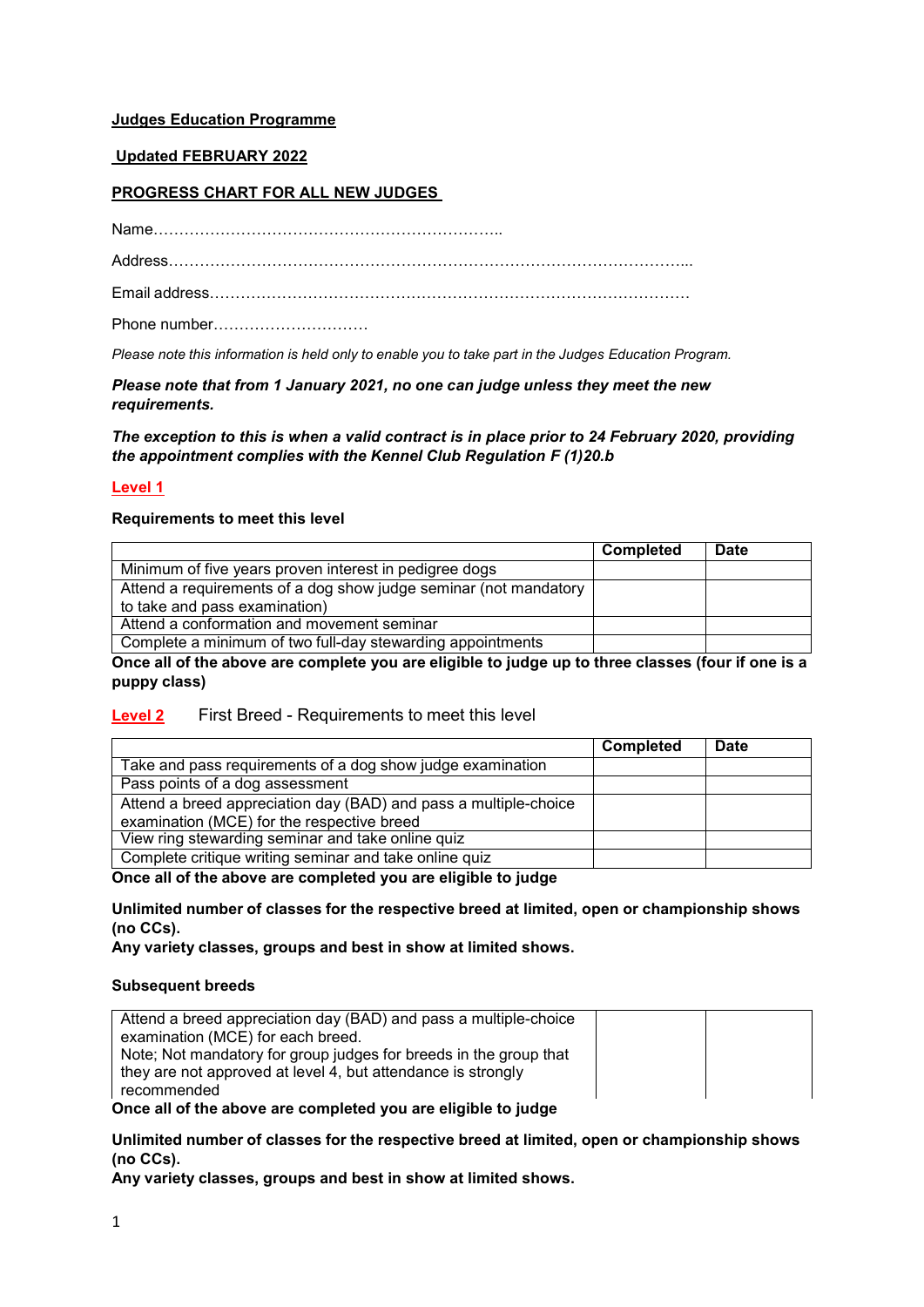# **Level 3**

#### **Requirements to meet this level**

To undergo a minimum of three mentoring sessions with a minimum of 12 months between the first and third session. *Mentoring sessions are arranged by the breed BEC, simply contact them to request.* Venue and type **Date completed** Date completed

Be observed judging a breed club show, breed supported entry show or championship show without CC's.

*The number of dogs that need to be present is dependent upon the stud band of the breed in question. In the case of the COLLIE (ROUGH), our current banding is E. Observations are arranged by the breed BEC, simply contact them to request.* Date completed

| To have completed the remaining 10 full day stewarding appointments |      |  |
|---------------------------------------------------------------------|------|--|
| Show details                                                        | date |  |
|                                                                     |      |  |
|                                                                     |      |  |
|                                                                     |      |  |
|                                                                     |      |  |
|                                                                     |      |  |
|                                                                     |      |  |
|                                                                     |      |  |
|                                                                     |      |  |
|                                                                     |      |  |
|                                                                     |      |  |

To have owned/bred a minimum of three dogs when they obtained their first entry in The Kennel Club Stud Book- *save for exceptional circumstances (one-time qualification)*

| Attended the appropriate sub-group field trial/open gundog working test for first gundog breed or<br>ring procedure at licensed shows (German Shepherd Dog Education programme) on line exam<br>(one-time qualification) |                        |
|--------------------------------------------------------------------------------------------------------------------------------------------------------------------------------------------------------------------------|------------------------|
| Venue<br>Date                                                                                                                                                                                                            |                        |
| N/A for COLLIE (ROUGH)                                                                                                                                                                                                   | N/A for COLLIE (ROUGH) |